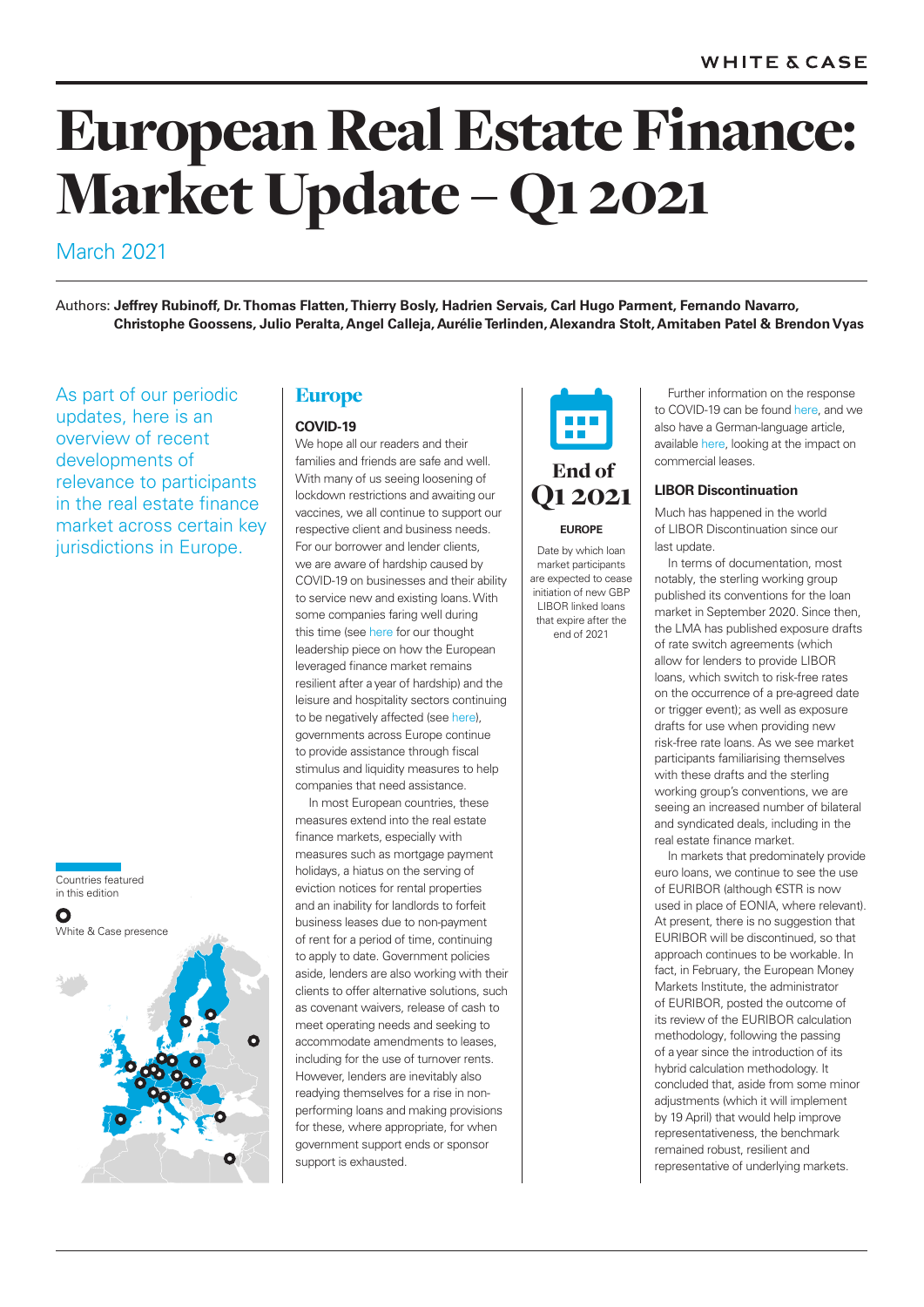# **WHITE & CASE**

The most notable announcement in the market, however, was from the FCA on 5 March 2021, when it made a public announcement on the future cessation and loss of representativeness of LIBOR. The announcement follows a consultation launched by the administrator of LIBOR, ICE Benchmark Administration (IBA), back in December. The announcement stated that: a cessation date of 31 December 2021 has been set for all Euro LIBOR settings; all Swiss Franc LIBOR settings; the Spot Next, 1-week, 2-month and 12-month Japanese Yen LIBOR settings; the overnight, 1-week, 2-month and 12-month Sterling LIBOR settings; and the 1-week and 2-month US dollar LIBOR settings; with a cessation date of 30 June 2023 set for overnight and 12-month US dollar LIBOR settings. The FCA has confirmed that it intends to consult on synthetic LIBOR rates for 1-month, 3-month and 6-month LIBOR settings for US dollar, Japanese Yen and Sterling, but these will be considered "unrepresentative" from 31 December 2021 (in the case of Japanese Yen and Sterling) and 30 June 2023 (in the case of US dollar). This announcement means that a "Rate Switch Trigger Event" will have occurred under the LMA exposure drafts, although "Rate Switch Trigger



# December 2020

24

### **EUROPE**

Date on which the EU-UK Trade and Cooperation Agreement was concluded

Event Dates" will be as per the dates above. For legacy loans containing the more recent versions of the LMA's Replacement of Screen Rate clause, this announcement should see the consent thresholds lowered to that set out in their documentation (Parent and Majority Lenders, in most cases).

For the SONIA market, the next key target date is for all new issuances of sterling LIBOR-referencing loan products that expire after the end of 2021 should cease by the end of Q1 2021, with the legacy book to be reduced thereafter. With its recognition that loan market participants need to put relevant operating systems in place before this transition can occur, the LMA documentation (expected to become recommended forms before this deadline) provides welcome certainty for the market at this time.

### **Brexit**

After last minute trade negotiations kept the UK and EU member states on tenterhooks in December, the transition period ended on 31 December 2020, with the EU-UK Trade and Cooperation Agreement concluded on 24 December 2020. This avoided a no-deal Brexit scenario and secured zero tariffs and quotas for trade in goods between the



EU and UK. However, it still left some points unresolved. Further details on the agreement can be seen here.

For the real estate finance market, one of the main issues readers will have wanted a quick and efficient resolution on was 'passporting'. The EU passporting system in place for banks and financial services companies enabled firms that are authorised in any EU or EEA state to trade freely in any other with minimal additional authorisation. Certain EU legislation provides for third country regimes, which allow non-EU based firms (such as the UK) to offer a limited number of services into the EU if their home country's regulatory regime is accepted by the EU as being 'equivalent' to EU standards. Unfortunately, the area of financial services was left unresolved by the EU-UK Trade and Cooperation Agreement, with no so-called 'equivalence' decisions adopted. This means that access to the EU financial services market for UK service providers is therefore no longer possible under EU passporting rights, and UK service providers can only provide such services in the EU if they have relocated relevant businesses to the EU. A Joint Declaration on Financial Services Regulatory Cooperation is expected in due course, however, which will cover cooperation on financial services. Further information on this is available here. Further materials on other Brexit related topics can be found here.

# Belgium

# **Corporate income tax reform**

Since major corporate income tax reform was enacted at the end of 2017, numerous modifications have been made, alongside further developments by way of Royal Decree. These include, among others, changes to the corporate income tax rate and base, the Belgian holding regime, withholding tax and anti-'tax avoidance' directives.

Most notably, the corporate income tax rate was reduced gradually to a nominal rate of 25% in 2020 for non-small and medium sized enterprises ("SME"). Some small and medium enterprises benefit from a further reduction to 20% on the first €100,000 of their income, but pay 25% thereafter.

Changes were also made to the tax treatment of capital gains on shares.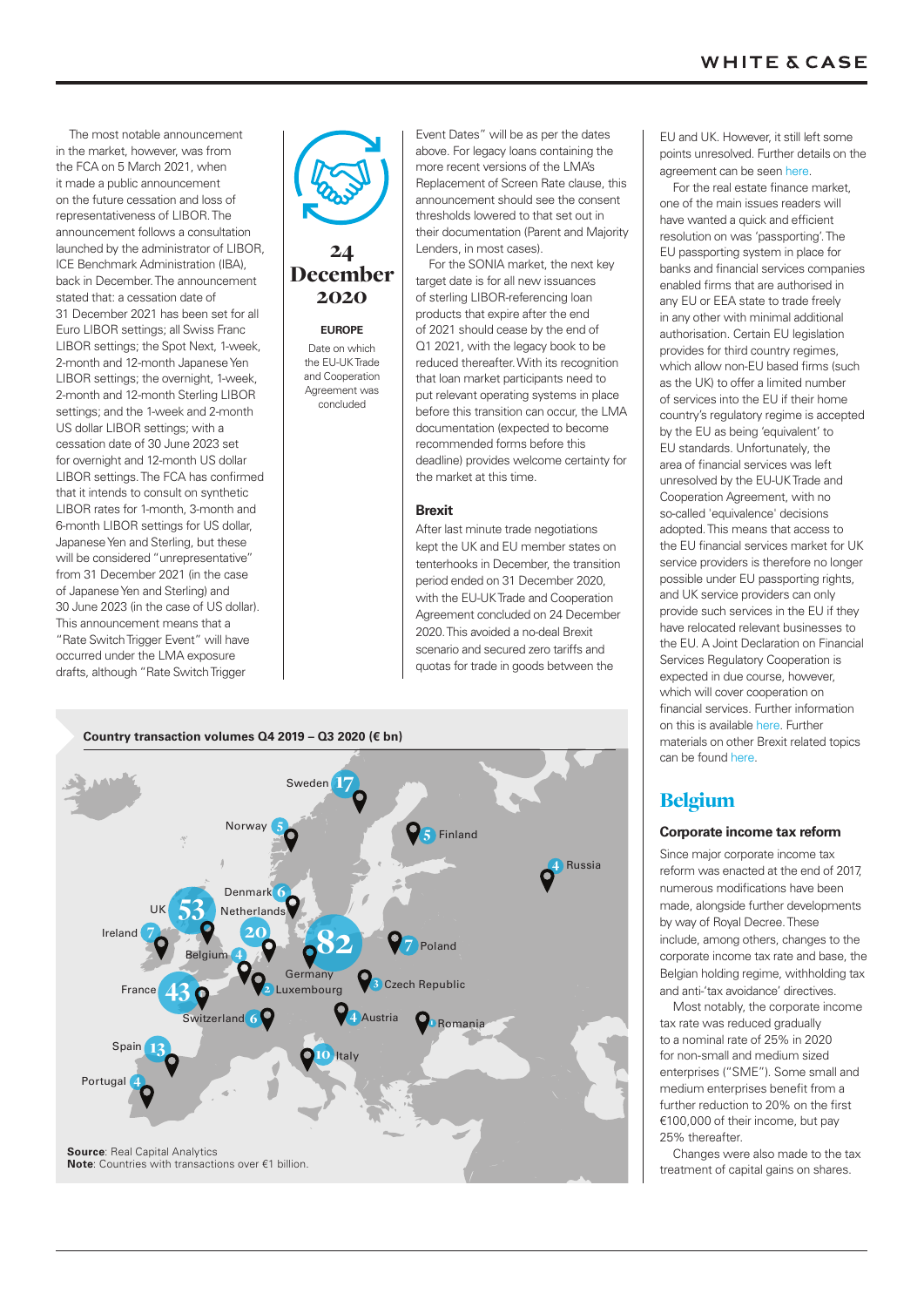The exemption for capital gains on shares was aligned with the 'dividends received' deduction, meaning the minimum threshold requirement of either 10% or EUR 2,500,000 acquisition value was therefore extended to capital gains on shares. Similarly, limitations to the 'dividends received' or 'participation' deduction were also applied to the capital gains exemption. The minimum capital gains tax on shares of 0.412% that was applicable to non-SMEs qualifying for the participation exemption was abolished. Similarly, the separate tax rate of 25% on capital gains that are realised on shares within the oneyear holding period was abolished as of 2020.

# **Lease management**

The Belgian government has not yet legislated regarding the obligation to pay rents related to commercial leases during COVID-19, even though courts are required to provide rulings on this point.

On 30 October 2020, the Judge of Peace of Etterbeek ruled in favour of a commercial tenant who had not paid rent due during the first lockdown period, on the basis that the landlord failed to fulfil his obligation to provide the tenant with peaceful enjoyment of the leased premises.

Other judges have, however, rendered contradictory judgments in that regard. The situation therefore remains uncertain.

# **Belgian Companies Code**

The Belgian Code on Companies and Associations (the "BCCA"), enacted by the Belgian parliament on 28 February 2019, repeals the existing Belgian Companies Code (the "Current BCC"). The BCCA aims at modernising and simplifying company law in order to make Belgium more attractive for both domestic and foreign businesses.

Key changes are that some company forms, such as the Comm.VA/SCA, (i.e., partnership limited by shares), have been abolished (as a consequence of which Real Estate Investment Trusts which choose that legal form, will now need to be converted into a public limited liability company (NV/SA); the BVBA/SPRL (i.e., private limited liability company) have been abolished; the BVBA/SPRL has been rebranded as BV/SRL and becomes the standard form for non-listed companies with limited liability; both the BV/SRL and

the NV/SA can have a single founder or shareholder; the registered office will be the only relevant factor to determine the applicable company law and nonprofit organizations are now permitted to pursue profit-making activities, provided that the profits are not distributed to members or directors.

The BCCA will offer more flexibility to Belgian companies, but require them to amend their articles of association and bring them in line with the provisions of the BCCA by 1 January 2024.

The enactment of the BCCA has various (positive) implications on Belgian financing transactions, both for borrowers and lenders: (i) allowing private limited liability companies (BV/ SRL) to provide for the free transfer of shares in their articles of association (and thus avoiding the need to amend the articles of association to allow for a free transfer of shares in case of enforcement of a pledge over shares); (ii) simplifying the corporate approval process by allowing board decisions to be made by unanimous written resolutions (unless the articles of association provide otherwise); and (iii) clarifying and simplifying the conditions which allow for financial assistance to be given.

# **Germany**

# **'StaRUG' – New German restructuring tool**

1 January 2021 saw the launch of German legislation aimed at transposing the EU's Preventive Restructuring Directive into local law. Introducing a number of changes to the restructuring and insolvency regime in Germany, its most notable restructuring mechanism is the 'Framework for the Stabilisation and Restructuring of Companies', otherwise known as 'StaRUG'.

Comparable to the English law Scheme of Arrangement (and other recent tools made available under the English Corporate Insolvency and Governance Act 2020), under this new German tool, a company can be restructured, provided the consent of 75% of the respective creditor groups is obtained. Prior to the introduction of StaRUG, out-of-court restructurings in Germany (other than the restructuring of German law-governed bonds) generally required unanimous approval by all affected creditors. StaRUG also provides for a cross-class cram-down mechanism, such that a dissenting



**GERMANY**

Reflecting the date of the launch of the new German restructuring legislation

class can be "crammed down", if (i) the majority of classes vote in favour of the restructuring plan; (ii) members of the dissenting class can be expected to be in a position that is not worse than without the restructuring plan; and (iii) members of the dissenting class receive an adequate share in value created by the restructuring plan. The process can be used where a company is facing liquidity issues, but is not yet required to initiate formal insolvency proceedings.

Further information on this is available here.

### **Electronic securities**

On 16 December 2020, draft legislation on the introduction of electronic securities was adopted by the German Federal Cabinet, with the aim of modernising securities law in Germany and strengthening Germany's position as a financial centre. German law previously required financial instruments that qualify as securities to be in physical form. This new legislation enables the issuance of German-law debt securities in purely electronic form as well as the issuance of crypto-securities enabling the implementation of distributed ledger technology-based instruments – as a first step the draft legislation is limited to electronic securities in the form of bearer bonds (*Inhaberschuldverschreibungen*) and share certificates (*Anteilsscheine*).

Under this new system, electronic securities are to be registered in a central register maintained by a central securities depository or custodian subject to technical security and data compliance standards if authorised expressly in text form. Electronic securities can be registered in collective or single entry form. The registered holder of an electronic security in single entry form is presumed to be the owner of that security. Registered holder of an electronic security registered in collective entry form will be the operator of the respective register, making it a digital version of a global certificate. Crypto-securities, on the other hand, are created by entry into a decentralised crypto-securities register. The entity responsible for maintaining the register will be subject to mandatory licensing. In absence of a designation, the obligation reverts to the issuer.

The register will replace the securities certificate; however, the legal structure of the acquisition remains the same. Property ownership regulations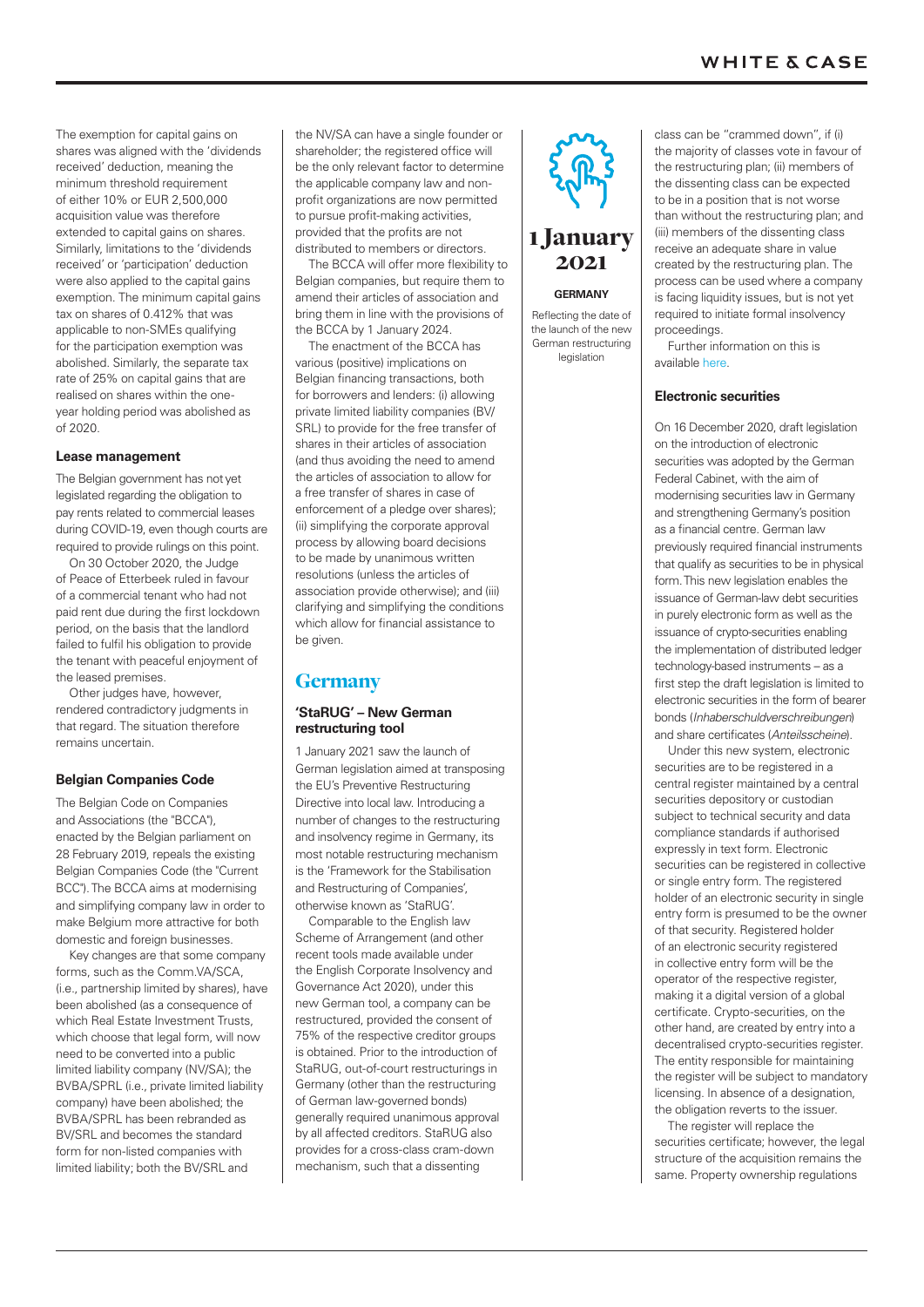will therefore apply in full, and will provide the owners of electronic securities with the same protection as the owners of certified securities. It should also be noted that these changes in law introduce an additional option for the issuance of securities and does not replace the current legislation. Accordingly, the issuance of securities in traditional physical form will continue to be a viable option.

# Luxembourg

# **DLT and issuance of dematerialised securities**

On 26 January 2021, the law of 22 January 2021 modifying the Law of 5 April 1993 on the financial sector and the Law of 6 April 2013 on dematerialised securities (the "Law of 2021"), entered into force with the aim of modernising the existing legal framework for dematerialized securities, notably by: (i) explicitly recognising the possibility of using secure electronic registration mechanisms, including distributed ledger technology ("DLT"), to record the issuance of dematerialised securities. The Law of 2021 constitutes a continuation of the Luxembourg Act, dated 1 March 2019, which already recognised the use of DLT in the context of the circulation of securities. The



# 26 January 2021

# **LUXEMBOURG**

The date on which legislation entered into force in Luxembourg, allowing for the possibility to use secure electronic registration mechanisms to record the issuance of dematerialised

securities

entire issuance and circulation process can thus now occur in a DLT-based environment; and (ii) opening the role of the central account keeper with respect to unlisted debt securities to EU credit institutions and investment firms (provided that they meet specific organisational and technological criteria).

The Law of 2021 made no amendment to the security regime for dematerialised securities, such that pledges over shares in dematerialised form require recording in a securities account.

# **Commercial and residential lease arrangements**

Certain temporary measures are currently in place as a result of COVID-19: (i) *Suspension of eviction orders*: the law of 19 December 2020 suspended eviction orders in respect of leases for residential uses until 31 March 2021; and (ii) *Freeze on rent increases*: the Luxembourg government decided on a temporary freeze on all rent increases for all residential leases until 30 June 2021.

At the beginning of the health crisis, a draft law was considered to temporarily suspend the obligation to pay rent related to commercial leases. However, this bill was not successful.

In two first instance court rulings rendered on 13 and 14 January 2021, the District Court of Luxembourg (*Tribunal de Paix*) ruled in favour of commercial tenants who had not paid their rents during COVID-19, on the basis that the period of closure during the lockdown constituted a temporary case of force majeure depriving the tenant of his right to peaceful enjoyment of the leased property in accordance with the purpose intended by the parties.

# Spain

# **New Spanish Insolvency Act has entered into force**

On 1 September 2020, the new Spanish Insolvency Act (*Real Decreto Legislativo 1/2020, de 5 de mayo, por el que se aprueba el texto refundido de la Ley Concursal*) entered into force. This new Spanish Insolvency Act is a recast version of the previous law, as the Spanish Parliament decided that the content of the former law should be reorganised and clarified after successive amendments thereto were scattered throughout its text. Even though the new Spanish Insolvency Act does not diverge from the previous Spanish insolvency regime, it now includes certain

insolvency case law already in place. The introduction of new article 152 is an example of the benefits of

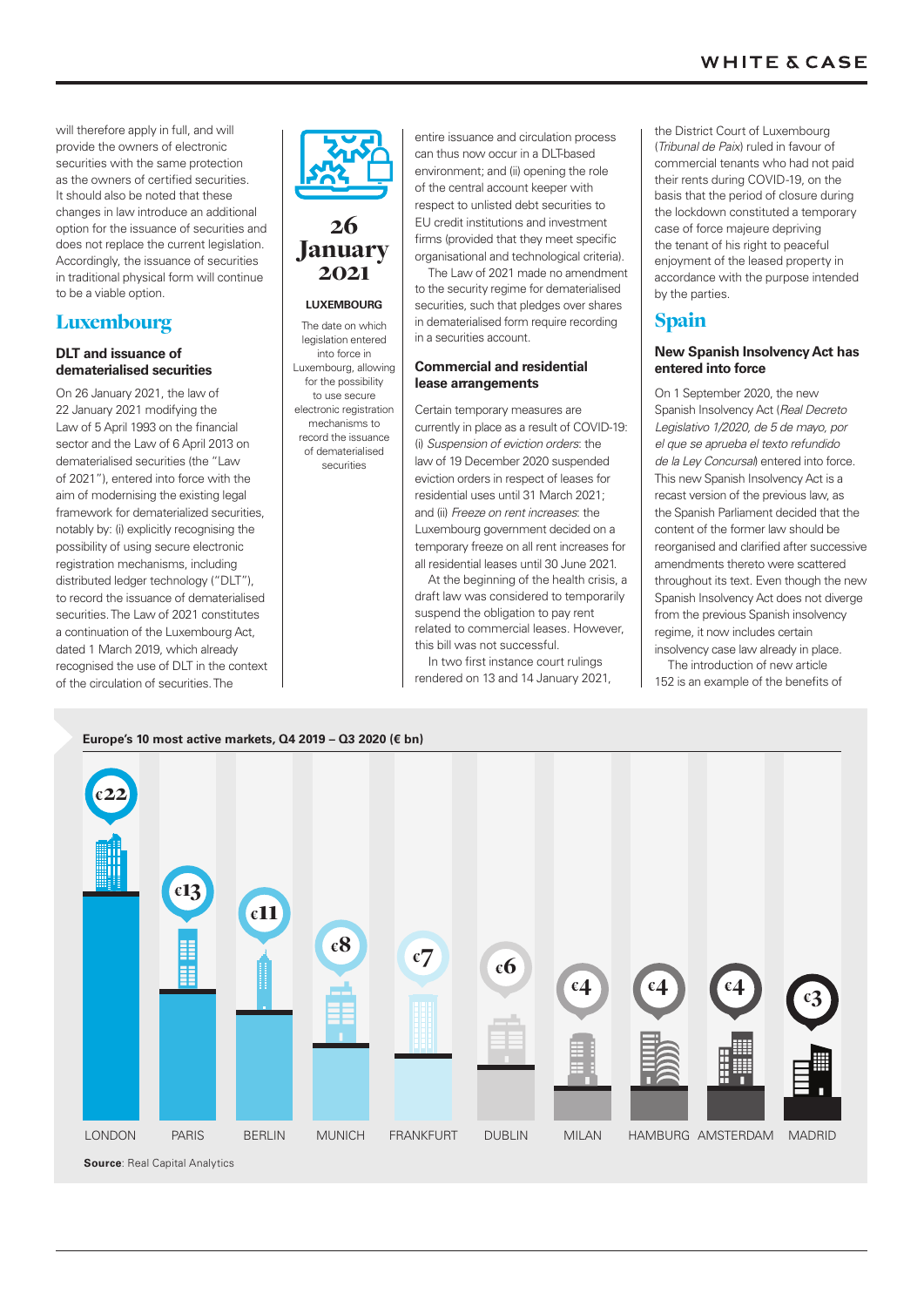embedding case law in the Spanish Insolvency Act. This new article includes, for the first time, the regulation of secured claims interest accrual after an insolvency. This article sets forth what was already determined by the Spanish Supreme Court: that only default interest accrued (and falling within the scope of the "secured obligations" agreed in the mortgage) before the insolvency declaration is secured, as we explained in one of our previous alerts, available here.

### **Catalonian regional law accepts second-ranking pledges**

Historically, Catalonian regional law has banned the creation of successive pledges over collateral already subject to a first-ranking lien. This circumstance impacted the structure of security packages and the choice of law when Catalonian regional law applies.

In its previous wording, the Catalan Civil Code prohibited successive pledging of collateral, unless it was done in favour of the same creditors who were the beneficiaries of the first-ranking pledge, and provided that distribution of the liability for the secured obligations was made. In practice, this meant that it was not possible to create second-ranking and successive pledges over collateral subject to the Catalan Civil Code, which obliged the parties to seek alternatives to comply with this restriction.

Regional Catalonian Law 5/2020, of 29 April 2020, approved new wording for this rule and put an end to this limitation by expressly permitting the successive pledges, unless otherwise agreed.

This amendment follows a previous attempt of the Catalonian government, who had approved the Regional Catalonian Decree Law 9/2019 in 2019. However, that was not validated by the Catalonian Parliament and, consequently, it was repealed only one month later.

# **Tax amendments**

A range of tax changes, including rises in, among others, Personal Income Tax, Corporate Income Tax and Net Worth Tax, were introduced under the National Budget Law for 2021, in force since 1 January 2021.

In relation to Corporate Income Tax, the most notable amendment relates to the exemption on dividends and income (gains) from the transfer of securities representing the equity of legal entities, which has now been reduced from the previous full exemption to a limited 95% exemption, thus resulting in an effective tax rate of 1.25%. The wording of the new rule is generally interpreted as cumulatively applying in respect of chains of participated entities. For this exemption to apply, among other requirements, a minimum direct or indirect 5% stake in the capital or equity of the subsidiary must have been held. Note that, previously, this 5% minimum participation requirement was deemed to be complied with if the investment´s acquisition value exceeded €20 million whereas, according to the new rules, such €20 million threshold has been eliminated (though with a transitory period) with the 95% dividend exemption not being in the future available to investments under 5% of the subsidiary´s equity regardless of the acquisition value of the investment.

The above reduction of the exemption will not apply, subject to compliance with certain requirements, to dividends received by entities whose annual turnover corresponding to the previous year is below €40 million, where such dividends are distributed by an entity incorporated after 1 January 2021 and the dividends are collected in the three years immediately following such incorporation.

Where, alternatively, the foreign tax credit mechanism, rather than the exemption mechanism, is applied on dividends received by Spanish companies, the amount of dividends to be considered for the purposes of calculating the limit of Spanish taxes applicable must, similarly, now be reduced by 5% (except in the case of dividend recipient entities whose annual turnover is below €40 million under similar conditions, as explained above in respect of the dividend exemption).

Finally, in the same context, 5% of dividends received from controlled foreign corporations (in respect of income previously allocated for taxation under Spain´s CFC rules) will now be taxable (except in the case of dividend recipient entities whose annual turnover is below €40 million under similar conditions, as explained above).

In the field of Non Residents´ Income Tax, the law has been amended to extend the existing exemption of interest and capital gains on movable goods applicable to EU residents not operating in Spain through a permanent establishment to European Economic Space residents, subject to the existence of an effective exchange of information mechanism between Spain and their countries of residence.



### **SPAIN**

Reflecting changes to Corporate Income Tax which came into force on 1 January 2021 in Spain on dividends and income (gains) from the transfer of securities representing the equity of legal entities, which has now been reduced from the previous full exemption to a limited 95% exemption, resulting in an effective tax rate of 1.25%

As anticipated, further changes have been introduced in relation to Transfer Tax and Stamp Duty with the tax rate for transfers and rehabilitation of titles of nobility and grandeeships being increased by 2%. The tax on insurance premiums has also been increased from 6% to 8%. Finally, the VAT rate applicable to certain sugared drinks has been raised from 10% to 21%.

# Sweden

# **Reintroduction of temporary discount for fixed rental costs in vulnerable sectors**

We informed you in our previous alert (available here), that, last year, as a way of mitigating the financial consequences of COVID-19, the Swedish Government adopted an ordinance providing for a discount on fixed rental costs in vulnerable sectors. This covers, for example, retailers, logistical activities, restaurants as well as the organisation of congresses/ fairs; and consumer services such as dentists, physiotherapist practices and hair and beauty salons. There is a proposal to reintroduce such an initiative, allowing landlords who reduce fixed rents for tenants in these vulnerable sectors during the period of 1 January 2021 to 31 March 2021 to receive compensation for 50% of the rent reduction. In other respects, the rent rebate scheme will be the same as the previous initiative described in our previous alert.

No legislative changes have been adopted to date to reintroduce a temporary discount for fixed rental costs in vulnerable sectors. As this is a matter of state aid, the initiative must first be approved by the European Commission.

# United Kingdom

# **Ban on forfeiture and commercial rent arrears recovery**

The Coronavirus Act 2020 contained a moratorium on commercial landlords exercising forfeiture rights for nonpayment of rent or other sums due, in place since March 2020, which has subsequently been extended until 31 March 2021. Landlords are also prevented from presenting winding-up petitions. Forfeiture will remain available as an enforcement method in respect of breaches other than non-payment of rent. This remains subject to landlords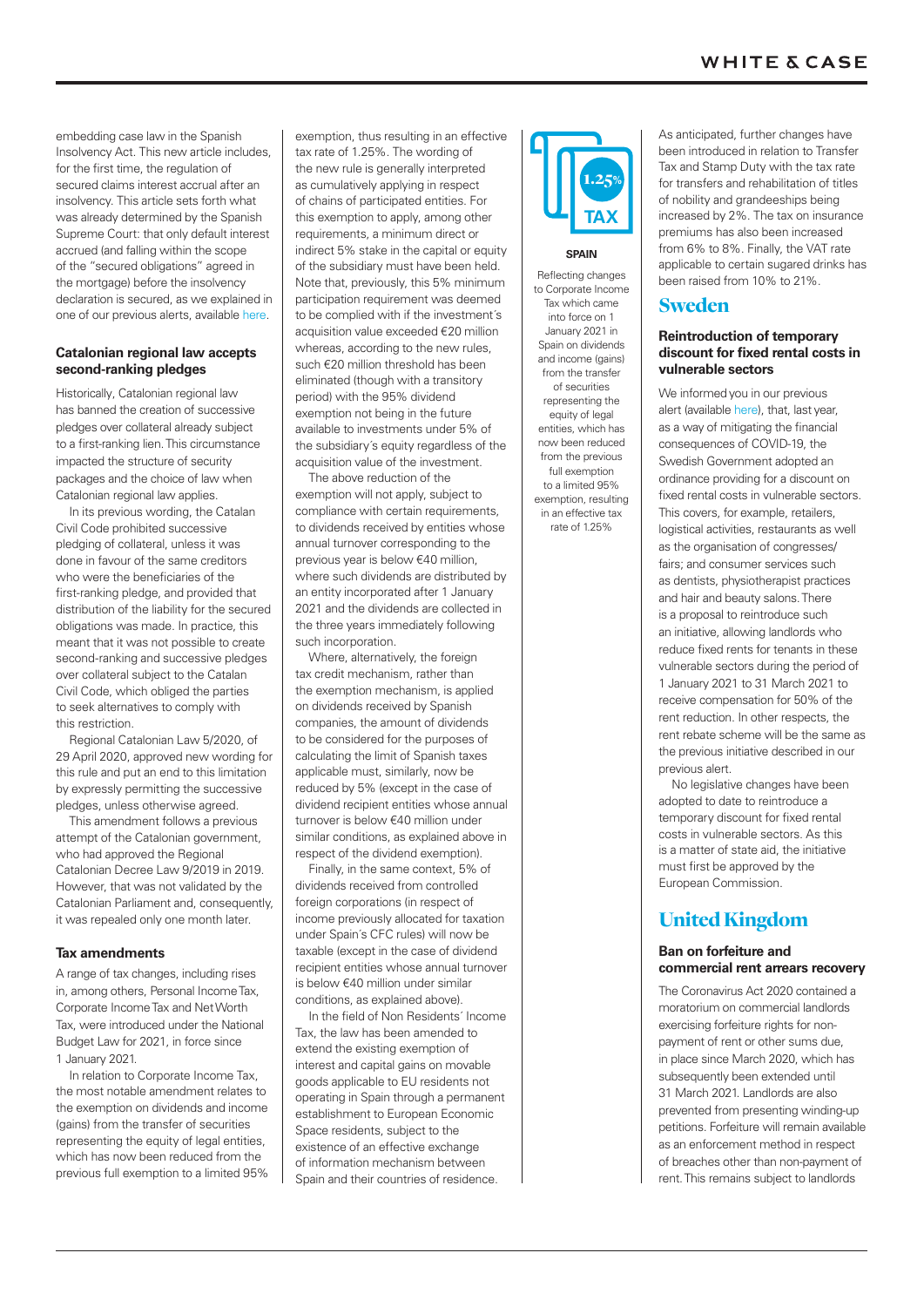complying with the statutory restrictions of service of a notice under section 146 of the Law of Property Act 1925 and giving the tenant a reasonable period of time to remedy the breach(es). It is worth noting that commercial tenants in Northern Ireland and Scotland have different protections.

During this period of hardship, the government's recommendations for dealing with issues related to rental payments are set out in the Code of Practice for commercial property relationships during the COVID-19 pandemic. The Code acknowledges the hardship COVID-19 caused for businesses and therefore encourages landlords and tenants to enter into discussions to ensure that otherwise viable businesses can continue occupation through the period of recovery. Overall, transparency and openness is encouraged, and examples of concessions are set out.

# **Leasehold reform**

In July 2020, the Law Commission produced three reports in relation to the future of home ownership, providing recommendations on how to overhaul laws relating to leasehold ownership of houses and flats, including lease extensions and ground rents. The overall aim of the reports was to improve the leasehold system to promote transparency and fairness in the residential leasehold sector and provide a 'better deal' for leaseholders. It also suggested ways of improving the take-up of the commonhold ownership model (which, to date, has not been popular). Commonhold ownership, introduced in 2002, allows residents of a building to own the freehold of their individual flat, or "unit", and manage the shared areas through a company. Under this model, no ground rent is payable and the homeowner has greater control. The Law Commission has recommended removing the requirement that conversion to commonhold requires unanimous agreement of leaseholders, with protections for those who have not consented. They say developers should be allowed to use commonholds in complex development, so they can respond to the changing needs of the site as the building progresses.

In January, Robert Jenrick, the Housing Secretary, announced long-awaited proposals in this area. Firstly, that leaseholders of residential properties will be given

30 June 2021

### **UNITED KINGDOM** Pursuant to the

March 2021 budget the chancellor has extended the benefit of complete relief from stamp duty on the purchase of residential property of £500,000 and under to the end of June 2021 and has also set the nil-rate band to £250,000 until the end of Sentember 2021

Further, new retirement leasehold properties must have zero ground rent. The proposed changes would apply in England and Wales only. Some critics have suggested leaseholders might find that, rather than paying a ground rent to a landlord over the lifetime of their lease term, they will simply have to pay this money to the landlord upfront (as landlords themselves will still require some form of compensation). To counteract that to some extent, the government have also suggested that a cap will be introduced on the amount payable when a leaseholder chooses to either extend their lease or become a freeholder. Separately, to improve uptake of the commonhold model, a Commonhold Council (which would include industry experts) will be established to prepare homeowners and the market for a transition to the commonhold model and away from leasehold. Legislation to this effect will be tabled at Parliament and is expected to be passed by late summer.

the right to extend their leases for up to 990 years, at zero ground rent.

# **Corporation tax rise and Capital Gains Tax review**

The Chancellor presented his 2021 budget on 3 March, with the main point to note for our clients being the increase in corporation tax rates from 19% to 25% for profits exceeding £250,000, applying from the 2023 financial year. Further information on this is available here.

Capital gains tax was also expected to feature in the budget. Capital Gains Tax ("CGT") rates are currently lower than income tax rates (up to 45%). For individuals (as well as private equity funds which hold assets through UK holding structures, for example) capital gains are taxed at between 10 and 28%, subject to an annual exemption. Although CGT represents only about 1% of annual tax revenue, in July 2020, the Office of Tax Simplifications ("OTS") were instructed to conduct a review of CGT. The OTS published its first of two reports ("Simplifying by Design") in November 2020.

The OTS recommended CGT rates should be more closely aligned with income tax rates, and if this was implemented, it should (i) consider relief for inflationary gains, (ii) consider the interactions with the tax position of companies and (iii) consider allowing a more flexible use of capital losses. If CGT and income tax rates were not to be aligned, recommendations included

reducing the number of CGT rates (currently 4) and basing those CGT rates on the level of a taxpayer's income.

The OTS recommends reducing the annual exemption (£12,300 for the 2020-21 tax year) and instead considering the introduction of broader exemptions for certain classes (e.g., personal chattel sales). Separately, currently, investors' relief and business asset disposal relief together reduce CGT payable on a disposal to effectively 10% for the first £1 million on the sale of a business. The OTS has suggested abolishing investors' relief in its entirety and urged the government to consider replacing business asset disposal relief.

However, given that this year's budget has concentrated on overcoming COVID-19, the above issues were not dealt with as part of this year's budget.

# **Stamp duty holiday and surcharge for overseas purchasers**

Whilst a stamp duty land tax ("SDLT") holiday exists between 8 July 2020 and 30 June 2021, providing complete or partial relief from stamp duty on the purchase of residential property for residents, overseas investors in residential real estate in England and Northern Ireland should note, that from 1 April 2021, an additional 2% surcharge in SDLT for non-resident buyers will arise which would apply across all SDLT rates. The intention of introducing the surcharge is to help make house prices more affordable to UK nationals, helping people get onto and move up the housing ladder in line with wider objectives on homeownership. It therefore does not apply to commercial dwellings.

The surcharge will be incurred where all of the following are satisfied: (i) one of the purchasers is non-resident in the UK; (ii) a major interest in a dwelling is the main subject matter of the transaction (although there are exceptions for short leaseholds (21 years or less) and property subject to a long lease (with a remaining term of more than 21 years)); and (iii) the price (chargeable consideration) is £40,000 or more. It is worth noting that buildings such as hotels, hospitals and student accommodation, for example, do not count as 'dwellings', as these are for commercial use.

Where contracts are exchanged prior to 11 March 2020 but complete or are substantially performed on or after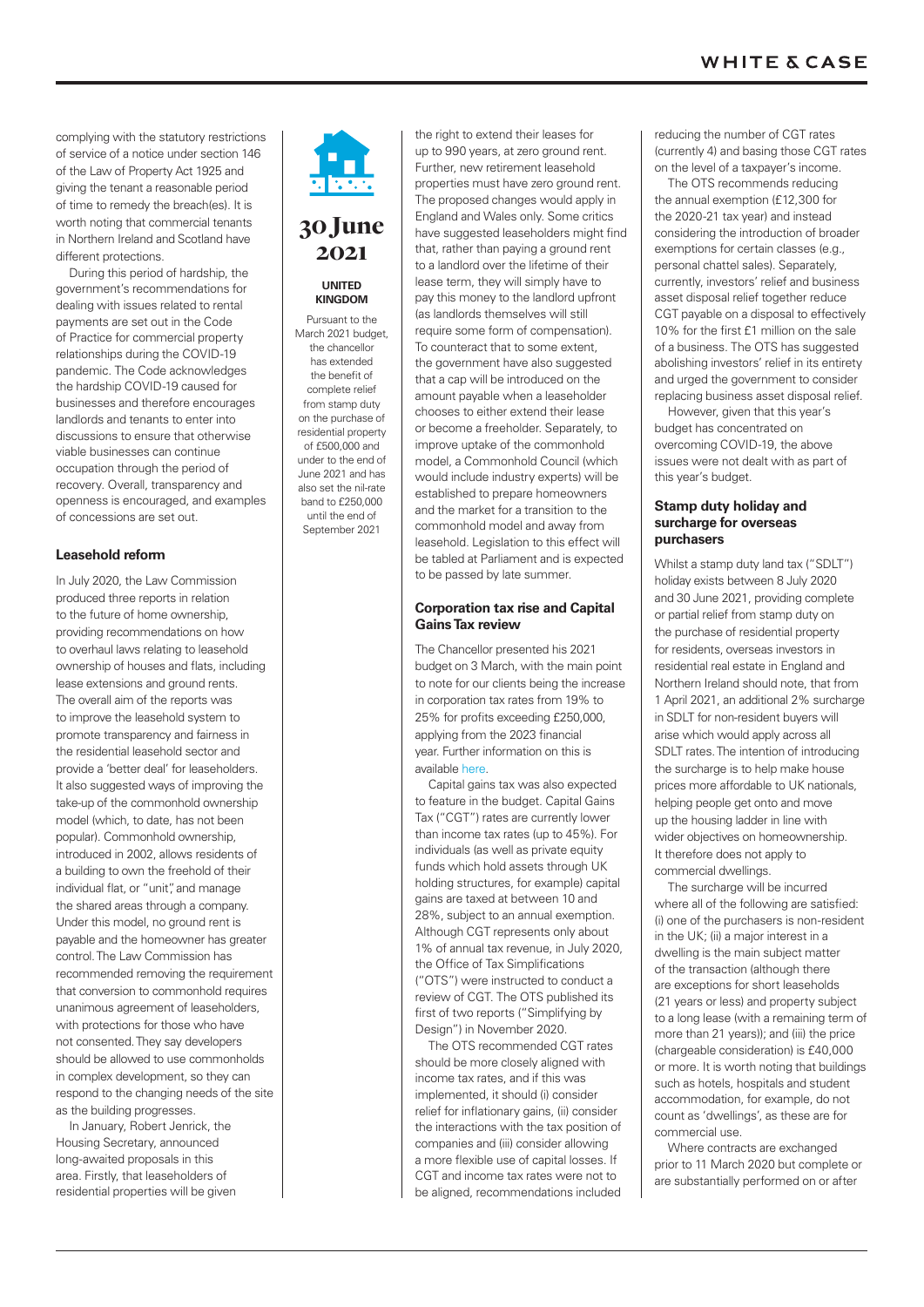1 April 2021, transitional rules may apply. Transitional rules may also apply where a contract is substantially performed on or before 31 March 2021 but does not complete until 1 April 2021 or later. Additional rules have been set for trusts.

# **DAC 6**

The European Union (EU) adopted certain Directives (known as "DAC6") which introduce additional reporting requirements in respect of potentially aggressive tax arrangements. DAC6 requires disclosure to the relevant tax authority of all arrangements (i) with an EU cross-border element (i.e., arrangements involving an EU member state and the UK, for example); (ii) where the arrangements fall within certain "hallmarks"; and (iii) in certain instances where the main or expected benefit of the arrangement is a tax advantage. Primarily, the reporting obligation lies with the EU intermediary that designs, promotes, or implements the arrangement (e.g., professional advisers such as law firms and accountants, and others such as lenders and fund managers etc.).

The UK transposed DAC6 into domestic law; however, this was significantly amended on 31 December 2020 to narrow the scope of mandatory reporting within the UK by removing a significant number of the "hallmarks" that applied. The only two hallmarks which will continue to apply in the UK relate to cross-border arrangements which (i) may have the effect of undermining reporting obligations; or (ii) involve non-transparent beneficial ownership structures. The effect is that DAC6 reports will be required more rarely from intermediaries or taxpayers in the UK. The change will apply to both historic and future crossborder arrangements. However, it should also be noted that in December 2020, the Chartered Institute of Taxation published an update announcing that, according to a letter from HMRC, the UK will consult on and implement the Organisation for Economic Co-operation and Development's (the OECD's) Mandatory Disclosure Rules (the MDR) to replace DAC6, and thereby transition from EU to international rules on tax transparency. Further guidance on this is pending.

# **Appointment of process agents**

In the case of *Banco San Juan v Petroleos [2020] EWHC 2145 (Comm)*, where

a borrower had failed to comply with its contractual obligations to appoint a process agent and the lender appointed an agent on its behalf, the High Court interpreted the language in two separate facilities agreements such that this was permitted. It was therefore held that proceedings were properly served on the borrower by service on the lenderappointed process agent.

Looking a little further into the details of the case, as is standard in loan documentation seen in Europe, the defendant was obliged to appoint a process agent to be an "authorised" agent for service of proceedings in England. Under the terms of the facilities agreements, if for any reason the process agent ceased to be such an agent, then the defendant was obliged to appoint a new agent. If the defendant failed to comply with its obligation, the lender was permitted to appoint an agent for service of process. The claimant therefore appointed a process agent under the identical provisions in both facilities agreements and served two sets of proceedings on the defendant. The defendant argued it had not been properly served with the claims under either facility agreement, as the bank's appointment could not be of the defendant's "authorised" agent, and that it was otherwise "unfair" for it to be encumbered with an agent not of its choosing.

The court ruled in favour of the claimant bank. In relation to the first facilities agreement, the court construed "authorised" in to mean authorised by that agreement, as the defendant's argument would otherwise negate the bank's rights. In relation to the second facilities agreement, the court ultimately adopted an "appropriately purposive construction" to not "deprive the clause of its intended benefit", as otherwise the defendant could frustrate the operation of the clause by failing to appoint an original process agent. The court found no unfairness, as the defendant simply needed to comply with its contractual obligation to appoint its own process agent to avoid a situation where it is encumbered with an agent of the bank's choosing.

# **Exclusion of liability on an enforcement sale**

In the case of CNM Estates (*Tolworth Tower) Ltd v VeCREF I Sarl and Others [2020] EWHC 1605 (Comm)*, the court was required to consider



### **UNITED KINGDOM**

Reflecting the increase to the corporation tax on company profits from 19% to 25%, effective from April 2023, as announced in the March 2021 budget. Corporation tax rates will be held at 19% for companies with profits of less than £50,000 and tapered therefore until £250,000, at which point 25% will apply

the exclusion of the equitable duty imposed on mortgagees to exercise reasonable skill and care in carrying out their functions (including to act in good faith and achieve the best price reasonably obtainable when selling charged assets). Generally speaking, the mortgagee does not discharge his duty by appointing an agent to conduct the sale. However, receivers can incur liability in the same way when selling charged assets on behalf of mortgagees, and subject to the contractual structure in which their powers are contained. Parties can also exclude or limit the equitable duty by express agreement.

In this case, 'CNM' entered into two loan agreements, a debenture and intercreditor agreement ("ICA") to finance the acquisition of Tolworth Tower, secured by fixed charges over the development site. When CNM defaulted on its payments under the loans, the security agent appointed receivers to sell the development site. CNM claimed the receivers negligently failed to achieve the best price obtainable, in breach of their equitable duty. At the preliminary trial, the court considered the exclusion clauses in the ICA and debenture and placed reliance on previous case-law. This first of these stated that exemption clauses excluding liability for negligent discharge of the equitable duty must be expressly conferred and will be strictly construed (*Bishop v Bonham [1988] 1 WLR 743*). The second was the case of *Canada Steamship v The King [1952] AC 192*, which said that if the clause clearly and unambiguously exempts a party from liability for negligence, the court should give effect to that provision. However, if the clause is ambiguous, the court should consider whether the words used are wide enough, given their ordinary meaning, to exclude negligence.

Looking at the debenture and the ICA against that case-law, the court ultimately concluded that, whilst an equitable duty was owed under the documentation (i.e., had not been excluded), the documentation made clear that breaches of that duty are only actionable where the facts which give rise to those breaches involve gross negligence or wilful misconduct. This case highlights the importance of carefully drafting exclusions of liability.